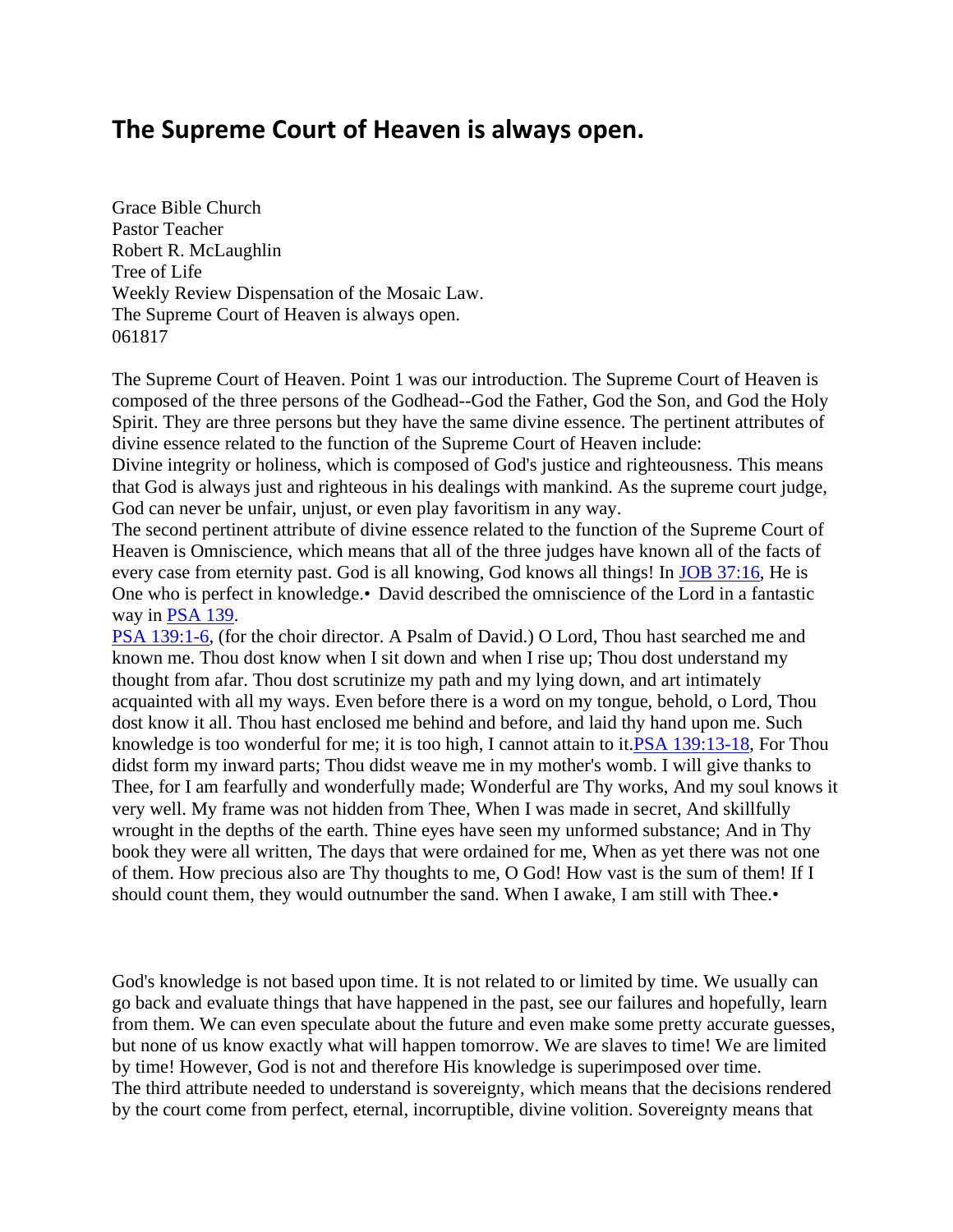God is supreme in rule and has authority over all things. There is no higher authority in the universe than God! [DEU 4:39,](https://www.bibleserver.com/text/NIV/Deuteronomy4%3A39) know therefore today, and take it to your heart, that the Lord, He is God in heaven above and on the earth below; there is no other.

The fourth pertinent attribute of divine essence related to the function of the Supreme Court of Heaven is omnipotence, which means that all three members of the court have the power to execute all sentences, all judgments of the court. The only thing that hinders a judgment from being carried out is that a believer gets in the way through reaction, seeking revenge, arrogance sins, emotional sins, lust to hurt others. Omnipotence means all powerful and limitless in ability. This is why He is called God almighty as in [GEN 17:1.](https://www.bibleserver.com/text/NIV/Genesis17%3A1) We are also told that nothing is too difficult for Him, [Gen 18:14.](https://www.bibleserver.com/text/NIV/Genesis18%3A14)

Point 2. The Supreme Court of Heaven is open 24 hours a day.

The Supreme Court of Heaven is never closed, day or night. The Supreme Court of Heaven is composed of God the Father, God the Son, and God the Holy Spirit, and hears cases related to the following categories. This means the Supreme Court of Heaven is never closed, day or night. The Supreme Court of Heaven is composed of God the Father, God the Son, and God the Holy Spirit, and hears cases related to the following categories:

- A. Evil in the world.
- B. Sinfulness and injustice in human affairs.
- C. The rise and the fall of nations.
- D. Anti-Semitism, personal or national.
- E. Conflicts among believers.
- F. Satanic accusations against believers.
- G. Divine discipline of believers.
- H. Child abuse.

The role of Jesus Christ as a Supreme Court Justice is documented in [JOH 5:22,](https://www.bibleserver.com/text/NIV/John5%3A22) for not even the Father judges anyone, but He has given all judgment to the Son, And,

[JOH 5:27,](https://www.bibleserver.com/text/NIV/John5%3A27) and He [the Father] gave Him [Jesus Christ] authority to execute judgment because He is the son of man.•

The qualification for judging the human race is based on two things:

Jesus Christ is God. He is co-equal with God, superior to mankind, and perfect mankind in one person forever. Therefore, He is the perfect judge.

Jesus Christ, as the son of man, emphasizing his hypostatic union, makes him the unique judge sitting on the Supreme Court of Heaven.The judgment of our Lord on the Cross, which was the work of eternal salvation, qualifies our Lord to be a supreme court judge and preside on the bench in judgments related to history. That judgment qualified our Lord to be the judge, not only of the Supreme Court of Heaven, but all of the historical judgments on earth after His session at the right hand of the Father. Remember that there are six major historical judgments on earth from the time of the church age until the end of human history in which Jesus Christ functions as the Supreme Court Judge.

The rebound technique--we have the right to judge ourselves by naming our sins and being forgiven by God, [1CO 11:27-30.](https://www.bibleserver.com/text/NIV/1Corinthians11%3A27-30)

The judgment of the believer's works after the Rapture of the church at the judgment seat of our Lord Jesus Christ, [1CO 3:11-15,](https://www.bibleserver.com/text/NIV/1Corinthians3%3A11-15) [2CO 5:10.](https://www.bibleserver.com/text/NIV/2Corinthians5%3A10) The Lord judges our motivation for everything we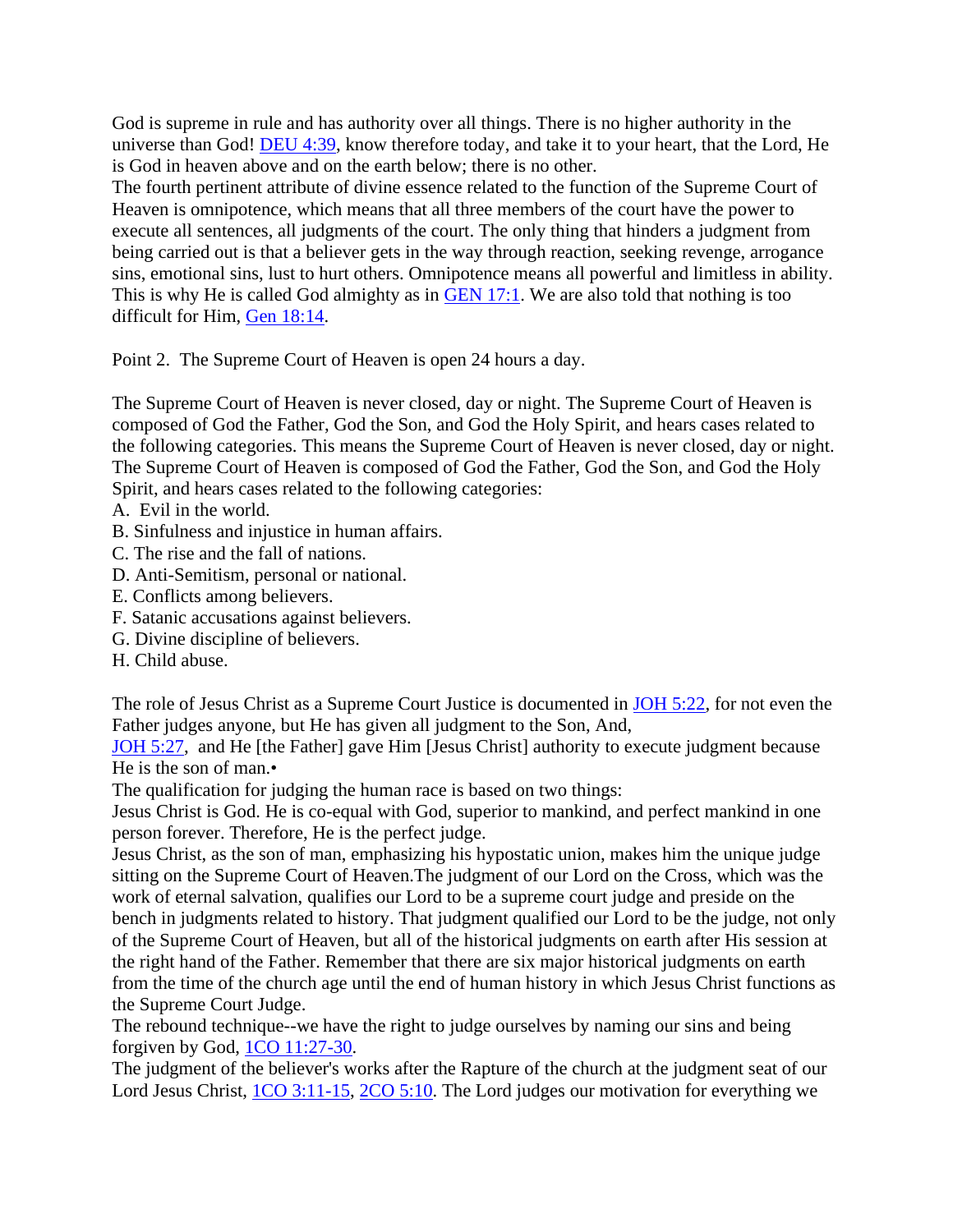have done as believers. The judgment of all believers• at the baptism of fire at the second advent of Christ. [MAT 13:2'](https://www.bibleserver.com/text/NIV/Matthew13%3A2)30, 36â€'40, [MAT 13:47â](https://www.bibleserver.com/text/NIV/Matthew13%3A47)€'50.

The judgment of all unbelievers• at the baptism of fire at the second advent of Christ. MAT [25:31â](https://www.bibleserver.com/text/NIV/Matthew25%3A31)€'46.

The judgment of Satan and all fallen angels at the end of the Millennium, [REV 20:1-10.](https://www.bibleserver.com/text/NIV/Revelation20%3A1-10) The judgment of all unbelievers at the end of the Millennium.

This is called the second resurrection and the Great White Throne Judgment, [REV 20:12-15.](https://www.bibleserver.com/text/NIV/Revelation20%3A12-15) $\hat{A}$ 

They are not judged for their sins but for their good deeds or human works which do not equal the perfect righteousness of God.

Point 3. The Uniqueness of Jesus Christ as a Supreme Court Judge.

Jesus Christ, as the Supreme Court Judge of Heaven, is unique. He is the God-man,

undiminished deity and true humanity in one person forever. Remember that in the Hypostatic union, the two natures of our Lord Jesus Christ are united without transfer of attributes, without loss or diminishing of the attributes of one to the other. This means that the attributes of deity and the attributes of the humanity of Christ in hypostatic union adhere to their corresponding natures. And, this also means that the essence of our Lord's deity cannot be changed. The attributes of one nature do not bleed over into the other nature.

Divine essence is not changed by the hypostatic union. Jesus Christ is the same yesterday, today, and forever, [HEB 13:8.](https://www.bibleserver.com/text/NIV/Hebrews13%3A8)

This is the reason why He never changes His ways in dealing with us. To take from Jesus Christ a single attribute of His deity would destroy His Deity. This means that if the Lord Jesus Christ didn't operate as God always, He would cease to be God.

Now you say,  $\hat{a} \in \alpha$  Well didn't He have to not function in His humanity so that He could become an example to us and not His deity? $\hat{a} \in \mathbb{R}$  That's true, but meanwhile when He did not provide for His human nature to provide for Himself, He still was using His Deity to hold the universe together, [HEB 1:3.](https://www.bibleserver.com/text/NIV/Hebrews1%3A3) $\hat{a}\in \mathbb{R}$  That my friends is a very important principle behind the doctrine of Kenosis. To take from Jesus Christ a single attribute of His humanity would destroy His humanity.

So, in the Hypostatic - union of Christ, no attribute of divine essence is ever compromised or changed. In the Hypostatic - union of Christ, no attribute of true humanity is ever compromised or changed. Therefore, again we read, in [PHI 2:5,](https://www.bibleserver.com/text/NIV/Philippians2%3A5) have this attitude or keep on thinking this in yourselves which was also in Christ Jesus,

[PHI 2:6-11,](https://www.bibleserver.com/text/NIV/Philippians2%3A6-11) who, although He existed in the form or the exact essence of God, did not regard equality with God a thing to be grasped or a gain to be seized, but He deprived Himself [kenosis] of the proper function of deity when He received the form of a servant, being made in the likeness of mankind. and being found in appearance as a man, He humbled Himself by becoming obedient to the point of death, even death on a Cross. Therefore also God highly exalted Him [this is the session and the Lord Jesus Christ as the Supreme Court Judge], and bestowed on Him a royal title which is above every royal title, that at the exalted title of Jesus, every knee should bow, of those who are in heaven, and on earth, and under the earth, and that every tongue should confess or acknowledge that Jesus Christ is [Kurios or Jehovah] Lord, to the glory of God the Father.

So, this passage brings out the uniqueness of our Lord in His humanity as the supreme court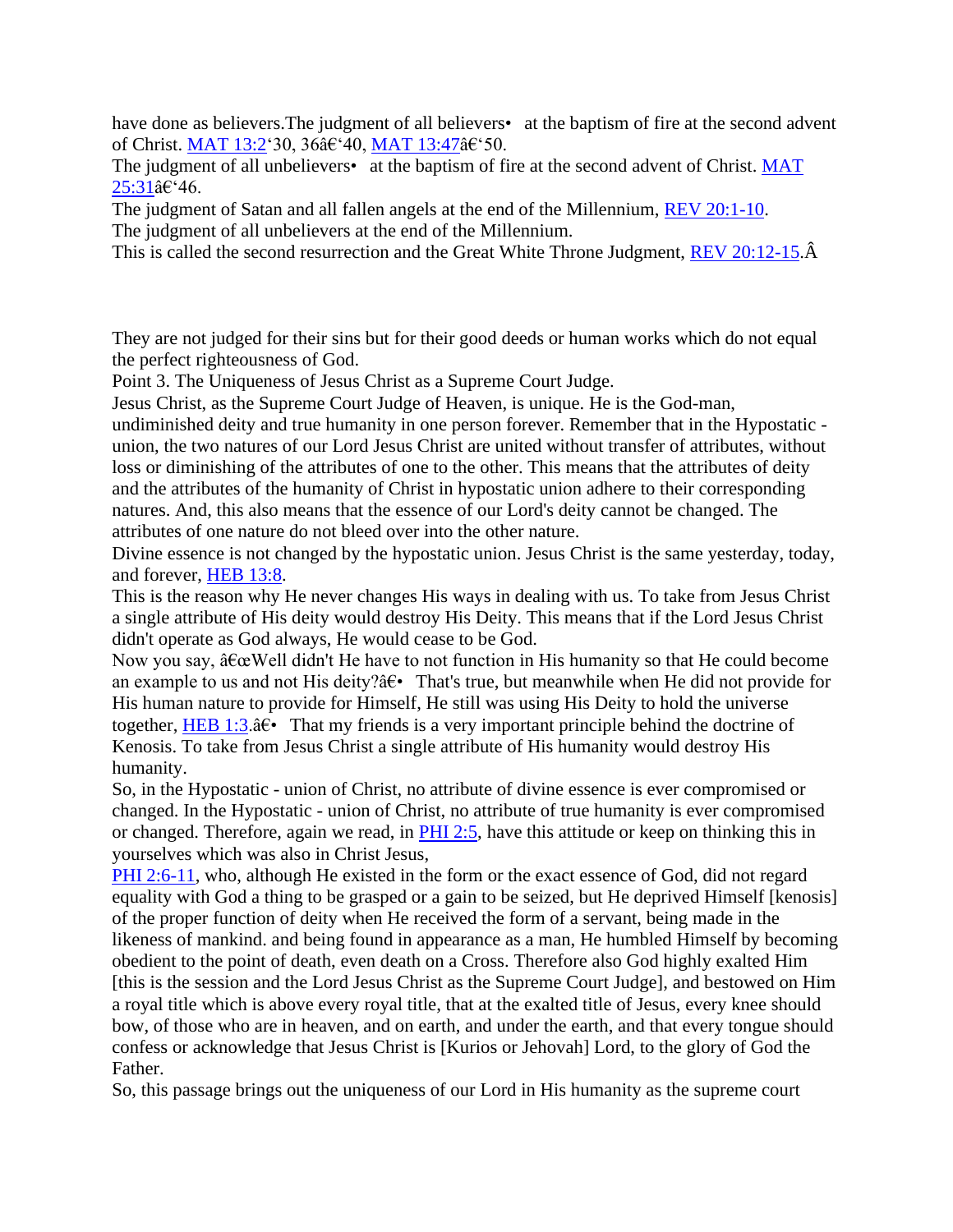judge and the One to whom all knees will bow. Also, note the secret of our Lord's greatness in His humanity:  $\hat{a} \in \mathbb{C}$  humbled Himself. $\hat{a} \in \mathbb{C}$  While bearing our sins on the Cross, He did so from His humanity by applying the maximum doctrine in His soul and using the problem solving devices. He was filled with the Holy Spirit while bearing our sins as He had been from birth, [HEB 9:14.](https://www.bibleserver.com/text/NIV/Hebrews9%3A14)

He maintained His perfection while bearing our sins because He used the metabolized doctrine in His soul. He did not use His deity to sustain himself while bearing our sins. [1PE 2:19-25,](https://www.bibleserver.com/text/NIV/1Peter2%3A19-25) For this finds favor, if for the sake of conscience toward God a man bears up under sorrows when suffering unjustly. For what credit is there if, when you sin and are harshly treated, you endure it with patience? But if when you do what is right and suffer $\hat{A}$   $\hat{A}$  for it you patiently endure it, this finds favor with God. For you have been called for this purpose, since Christ also suffered for you, leaving you an example for you to follow in His steps, who committed no sin, nor was any deceit found in His mouth; and while being reviled, He did not revile in return; while suffering, He uttered no threats, but kept entrusting Himself to Him who judges righteously; and He Himself bore our sins in His body on the cross, that we might die to sin and live to righteousness; for by His wounds you were healed. For you were continually straying like sheep, but now you have returned to the Shepherd and Guardian of your souls.

His Deity could only condemn sin. So, the greatest function of the Supreme Court of Heaven was the judgment that took place on the Cross. Therefore, in the fulfillment of the Father's plan for the incarnation, certain attributes of our Lord's deity were not used (like omnipotence), This means that our Lord voluntarily restricted the use of certain divine attributes while living among men and their human limitations. However, certain divine attributes were active at all times-- holding the universe together, [COL 1:16-17;](https://www.bibleserver.com/text/NIV/Colossians1%3A16-17) [HEB 1:3.](https://www.bibleserver.com/text/NIV/Hebrews1%3A3)

In His glorified state, the humanity of Christ resides at the right hand of the Father, and God the Father, therefore, has given to the glorified state of Christ all function of judgment. This is why the Lord Jesus Christ administers the five cycles of discipline to the client nation. Jesus Christ controls history.

Point 4.Â The Divine Qualification of Jesus Christ as a Supreme Court Judge.

Jesus Christ, as judge, is eternal God. Therefore, He is perfectly qualified to function as a justice of the Supreme Court of Heaven. As God, He is infinitely, eternally, and perfectly qualified to be our judge. His qualifications are related to His divine essence. As God, Jesus Christ has perfect integrity or holiness. This integrity is composed of His perfect justice and righteousness. Therefore, as the supreme court judge, He is always fair. He has always been fair, which means that He judges without partiality and without prejudice.

Jesus Christ judges on the basis of His perfect divine essence on the one hand, and on the basis of His perfect resurrected humanity on the other hand. This means that the integrity and capability of our Lord Jesus Christ to sit on the bench of the Supreme Court of Heaven is one of eternal and infinite qualification. Since the integrity of our Lord Jesus Christ is both His deity and His humanity, and since both are beyond reproach, and since the omniscience of God knows every fact in every case, and since His legal decisions are made in perfect and eternal wisdom, our Lord Jesus Christ judges every case in perfect fairness, totally without prejudice or partiality. This is why the apostle Paul said what he did in [2TI 4:7-8,](https://www.bibleserver.com/text/NIV/2Timothy4%3A7-8) I have fought the good fight, I have finished the course, I have kept the faith; In the future there is laid up for me the crown of righteousness, which the Lord, the righteous judge, will award to me on that day; and not only to me, but also to all who have loved his appearing.

Notice that The Lord Jesus Christ is called the righteous judge!